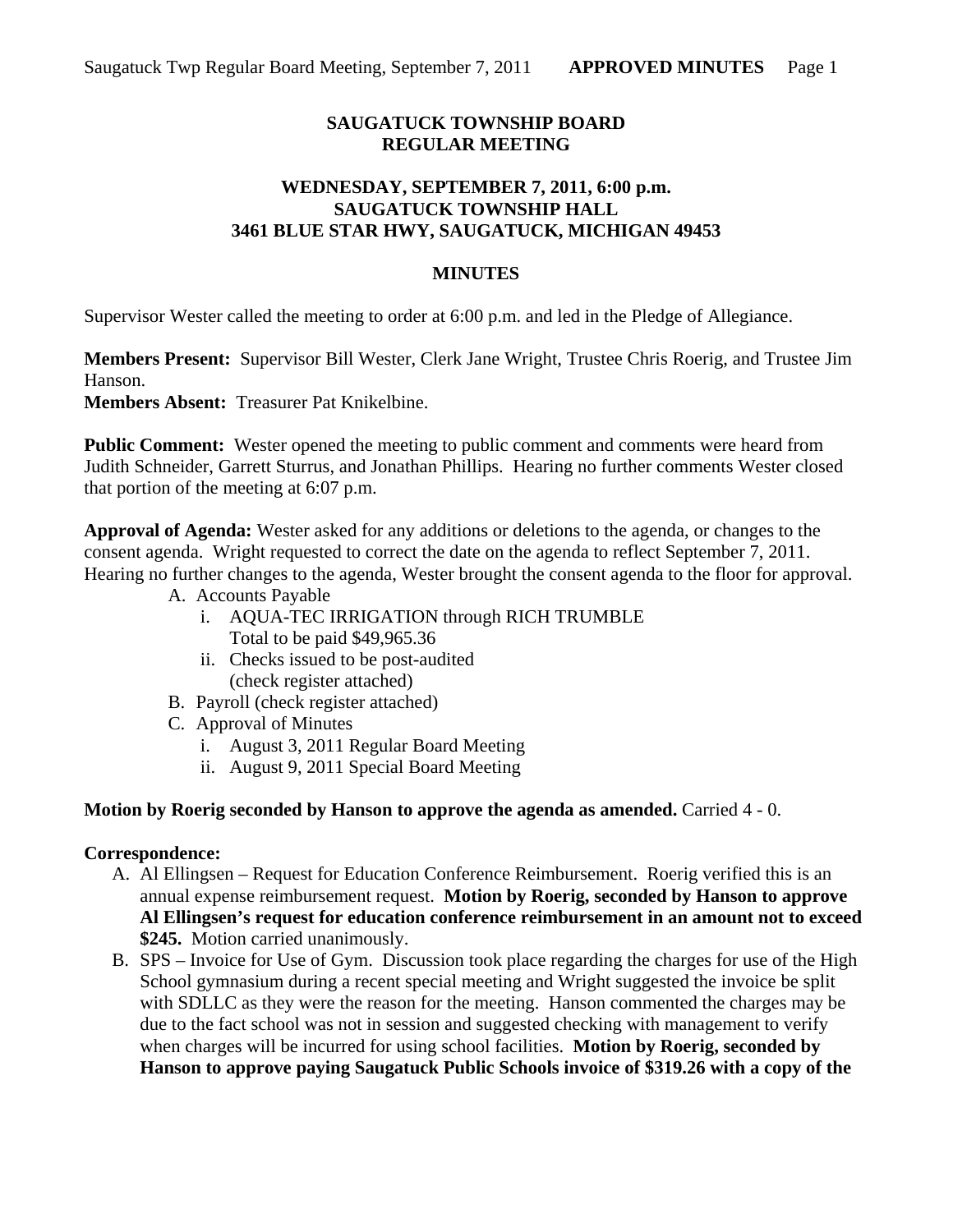**bill to SDLLC for 50% reimbursement after verifying charges are valid.** Motion carried unanimously.

C. City of Douglas – Division of Assets Payment Request. Wright stated she is uncomfortable paying the annual \$15,000 charge for settling the division of assets when the settlement agreement states Douglas must negotiate in good faith for cemetery maintenance and they are not. Wester stated we are getting closer to getting Douglas to buy in to negotiations so we should not upset the apple cart. Hanson questioned if we have legal grounds to not pay the annual payment. Roerig verified we have had a legal opinion that stated we should maintain our end of the bargain. **Motion by Hanson, seconded by Wester to pay the settlement amount of \$15,000 for 2011.** Motion carried 3 to 1 with Wright voting against the motion.

## **Unfinished Business:**

- A. Proposed Ordinance 2011-02 Wind Energy Turbines. Wester stated the Planning Commission worked very hard on the ordinance, but he would prefer not to see any wind turbines. Board discussion took place regarding the language and restrictions they impose. **Motion by Hanson, seconded by Wright to adopt Ordinance 2011-02 Wind Energy Turbines as presented and dated 7/21/11.** Roll call vote: Roerig-yes, Hanson-yes, Wester-no, Wright-yes. Ordinance declared adopted.
- B. Charter Township Status. Roerig verified the information about General Law vs. Charter Township has been posted on the township's website and suggested holding a town hall meeting to discuss with residents the benefits of each and receive feed back. Wester will contact the Michigan Township Association and see about a representative giving an educational presentation on charter townships at a yet to be scheduled town hall style meeting.

### **New Business:**

- A. Proposed Ordinance 2011-03 Medical Marijuana as a Home Occupation. Wright asked if the recent court of appeals decision made this ordinance unnecessary. Hanson stated the law allows for caregivers to provide medical marijuana to patients and recent court decisions have indicated some dispensaries are allowed while others are not. He added this ordinance language was written by our attorney which would address a legal use by allowing the distribution of medical marijuana as a home occupation. Roerig asked how it was concluded that a home occupation use is better than a commercial use. Hanson responded the Planning Commission made no conclusions, only that according to our attorney, the Attorney General, and a number of people dispensaries are not a legal use. He explained this text protects the township and provides for the legal distribution. It does not necessarily mean people have to show up at the home of the person doing the distribution. Hanson stated the intent of the Michigan Medical Marijuana Act was not to create a new industry or business for the purpose of distributing this particular substance and from that intent comes the idea you handle it as a home occupation. Board discussion took place and Hanson stated the best person to answer questions would be the township attorney and not himself. Wester made the suggestion to look toward the State and wait until they address the issue of distribution. **Motion by Roerig, seconded by Wester to table the proposed ordinance, extend the moratorium against any new dispensaries for 30 days, and get additional clarification from the township attorney.** Motion carried unanimously.
- B. Proposed Revised Cemetery Agreement with City of Saugatuck. Hanson voiced his disappointment with the City of Saugatuck Council who had been very nice in helping us keep